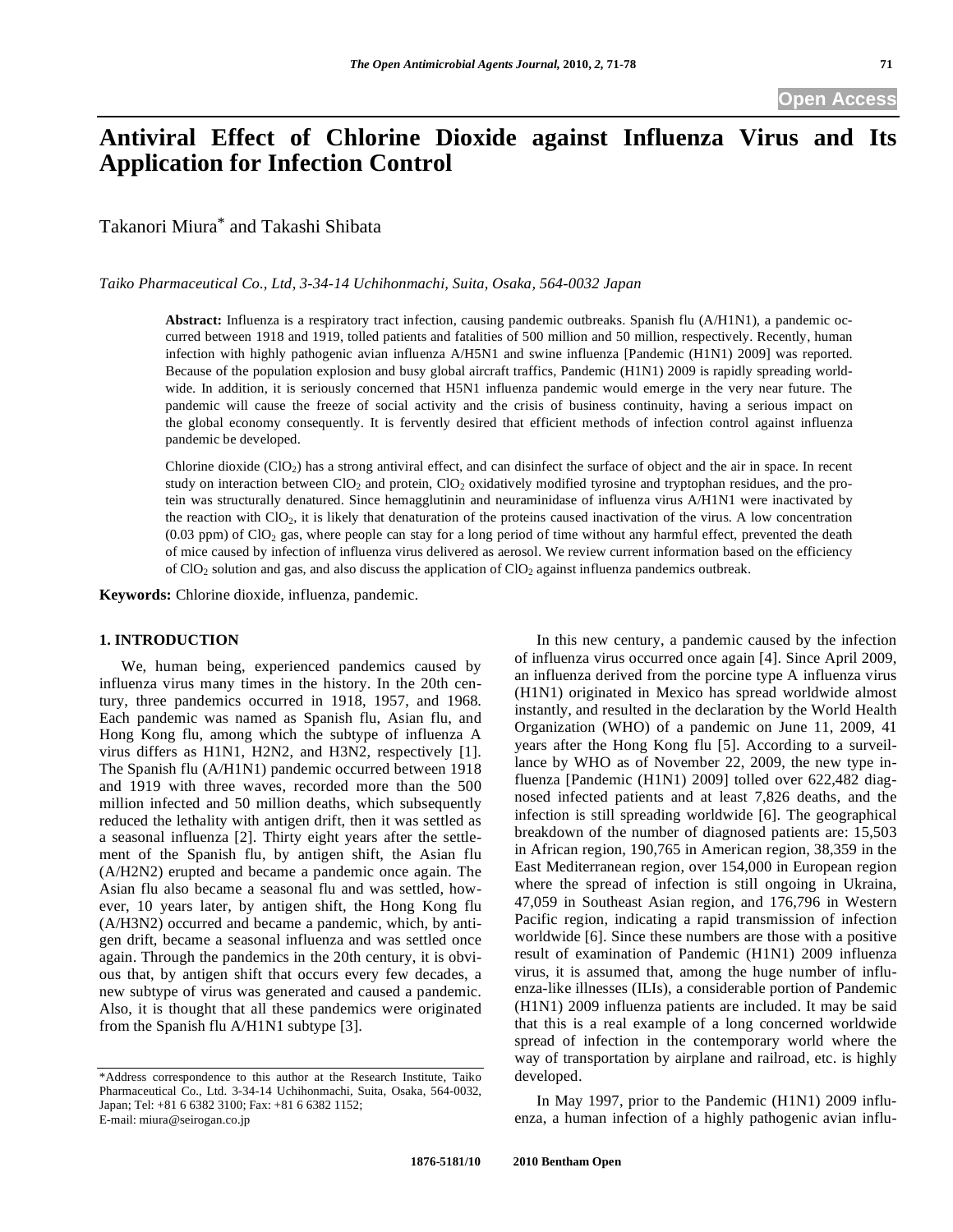enza A/H5N1 virus was reported [7, 8], which has been continuously spreading. Influenza A (H5N1) is infected by a direct contact with sick or dead poultry, and a large number of human deaths has been reported. Between November 2003 and December 2007, 349 cases in 14 countries were infected [9], among whom 62% died [10]. Recently, in Egypt, incidence of the influenza A (H5N1) is increasing, and among the 88 accumulated patients, 27 died [11]. So far, the infectivity of the influenza A (H5N1) to human seems relatively low, however, if a mutant virus which is more adaptable to human should emerge, it is easy to expect that the infection spreads worldwide almost instantly, like the case of the Pandemic (H1N1) 2009 influenza. Since the lethality of the influenza A (H5N1) is alarmingly high, it is concerned that there will be a huge number of deaths cases, unprecedented health hazards, and subsequent corruption of social functions as a whole.

In this paper, we focus on chlorine dioxide  $(CIO<sub>2</sub>)$  which has a potent virucidal activity against influenza virus, and introduce the confirmative results of antiviral effects in the *in vitro* experiments. In addition, we report the details of preventive effect of  $CIO<sub>2</sub>$  gas in influenza infection experiments in mice, as well as a recently reported ameliorating effect on the cumulative school absenteeism. Finally, we propose new preventive measures against the flu pandemic utilizing  $ClO<sub>2</sub>$  in addition to normal preventive methods.

#### **2. CHLORINE DIOXIDE**

 $ClO<sub>2</sub>$  (CAS. No. 10049-04-4) is a molecule with the molecular weight of 67.46, and it forms a stable radical [12]. Dauy, a British chemist, first discovered this molecule in 1811, by oxidizing potassium perchlorate  $[13]$ . ClO<sub>2</sub> is yellowish gas at room temperature, and relatively easily dissolved in water [solubility in water is 20 g/L  $(0-5^{\circ}\text{C})$ and 70-100 mmHg)] [13]. However, since  $ClO<sub>2</sub>$  gas dissolved in water dissipates within a short period of time, the dissolved level of  $ClO<sub>2</sub>$  gas decreases as time passes [13]. Consequently,  $ClO<sub>2</sub>$  solution has been used by generation on site.

 $ClO<sub>2</sub>$  is an oxidizer, which is reduced to chlorite ion  $(CIO<sub>2</sub>)$  by capturing an electron  $(CIO<sub>2</sub> + e^- \rightarrow ClO<sub>2</sub>)$ . The redox potential  $(E^{\circ})$  is relatively high as 0.95 V. ClO<sub>2</sub>, in the presence of water, captures four electrons and is reduced to chloride ion  $\left( \text{Cl} \right) \left( \text{Cl} \cdot \text{O} \cdot 2^+ + 2H_2O + 4e^- \rightarrow \text{Cl}^+ + 4OH \right)$ , whose  $E^{\circ}$  is 0.78 V which is lower than that of ClO<sub>2</sub>. Consequently, the oxidative activity of ClO<sub>2</sub> is stronger than ClO<sub>2</sub>. The  $\text{E}^{\circ}$ of ClO<sub>2</sub> is lower than that of hydroxyl radical (OH, 2.8 V), ozone  $(O_3, 2.07 \text{ V})$ , and hypochlorous acid (HClO, 1.49 V), therefore, it undergoes more selective oxidative reaction than these other molecules [14, 15].

 So called "stabilized" chlorine dioxide, which, in fact, is colorless solution of  $ClO<sub>2</sub>$  as the principal ingredient, has been on the market in the Western countries, which is causing a confusion of exact nomenclature [16, 17]. Generally speaking,  $ClO<sub>2</sub>$  is synthesized by the reaction formula of (1) -(3) as below [13, 18]  $(0, \text{means gas}).$ 

 $2NaClO<sub>2</sub> + Cl<sub>2(g)</sub> = 2ClO<sub>2(g)</sub> + 2NaCl$  (1)

 $2NaClO<sub>2</sub> + HOCI = 2ClO<sub>2(g)</sub> + NaCl + NaOH$  (2)

$$
5NaClO2 + 4HCl = 4ClO2(g) + 5NaCl + 2H2O
$$
 (3)

 As a result, the "so called" stabilized chlorine dioxide in which  $ClO<sub>2</sub>$  is the principal ingredient, cannot produce  $ClO<sub>2</sub>$ if chlorine gas, hypochlorous acid or acid does not coexist, and the "so called" stabilized chlorine dioxide itself does not possess the selective oxidative activity of  $ClO<sub>2</sub>$ . Therefore, the efficacy data of the "so called" stabilized chlorine dioxide on microorganisms differ from those of  $ClO<sub>2</sub>$  itself, and they need to be carefully interpreted [19-21].

 $ClO<sub>2</sub>$  may be used as gas as well as solution, therefore, the field of its application is considerably wide. Since long time ago, principally in the Western countries,  $ClO<sub>2</sub>$  has been utilized for the bleaching of paper pulp  $[22]$ . ClO<sub>2</sub>, which is different from  $Cl_2$ , oxidizes lignin selectively among various kinds of carbohydrates existing in the pulp [23, 24]. In addition,  $ClO<sub>2</sub>$  has an advantage of reducing the production of dioxins compared with other chlorine type bleaching agents. Therefore,  $ClO<sub>2</sub>$ , by virtue of its ECF (Elemental Chlorine Free) property without producing dioxins, serves as an alternative to the bleaching by Cl<sub>2</sub> [22]. Also, ClO<sub>2</sub> is allowed by the U.S. Food and Drug Administration (FDA) to be used as a food additive for bleaching of cereal flours [25] and disinfection of vegetables and fruits [26]. Furthermore, the U.S. Environmental Protection Agency (EPA) has allowed  $ClO<sub>2</sub>$ to be used as a disinfectant of tap water (less than 0.8 ppm for targeted water quality) [27], and the molecule is exploited as a disinfection method which produce little amount of trihalomethane, a carcinogen, at water purification plants in the U.S.A. [28, 29]. In addition, the EPA has allowed a high concentration  $ClO<sub>2</sub>$  gas as a sterilizer for manufacturing and experimental apparatus, clean rooms, environmental surfaces, and tools [30], and recently, the gas was standardized by Annex G of NSF/ANSI 49 as an alternative to formalin fumigation for the sterilization of biosafety cabinets [31]. As will be described later, we confirmed a preventive effect of the low concentration of  $ClO<sub>2</sub>$  gas against the influenza virus infection [32]. In the future, we hope that the legal legislation not only for high concentration  $ClO<sub>2</sub>$  gas but also for low concentration  $ClO<sub>2</sub>$  gas as a preventive measure of infection will take place.

In these current circumstances for  $CIO<sub>2</sub>$ , we at Taiko Pharmaceutical Co., Ltd. manufacture and market a series of uniquely developed antimicrobial and deodorant consumer products under the brand name of "Cleverin $_{\circ}$ " in Japan, utilizing  $ClO<sub>2</sub>$  [33]. At present, as a products lineup, we have "Cleverin<sub>®</sub>G" series which disseminate low concentration of  $ClO<sub>2</sub>$  gas continuously, "Cleverin®S" and "Cleverin®L" which maintain the  $ClO<sub>2</sub>$  concentration (approximately 100) ppm and 500 ppm, respectively) stably in solution for a long period of time. These products look yellowish which is a characteristic of  $ClO<sub>2</sub>$  as describe formerly, and exploit  $ClO<sub>2</sub>$ gas itself. Also, "Cleverin<sub>®</sub>S" is a ready-to-use product, without necessitating the  $ClO<sub>2</sub>$  gas generation on site. Furthermore, in addition to these products, we manufacture and market  $LISPASS_{\text{R}}$ , a device which continuously releases low concentration (below 0.1 ppm) of  $ClO<sub>2</sub>$  gas. There are two types of  $LISPASS_{\odot}$ :  $LISPASS_{\odot}S$  is a small size portable type for the floor area up to 200 m<sup>2</sup>. The other is  $LISPASS_{g0}$ NEO, which can cover the large floor area up to  $16,000 \text{ m}^2$ . Recently, we conducted a real size room experiment, and confirmed that, although the level of released  $ClO<sub>2</sub>$  gas is affected by humidity and lighting, the apparatus can run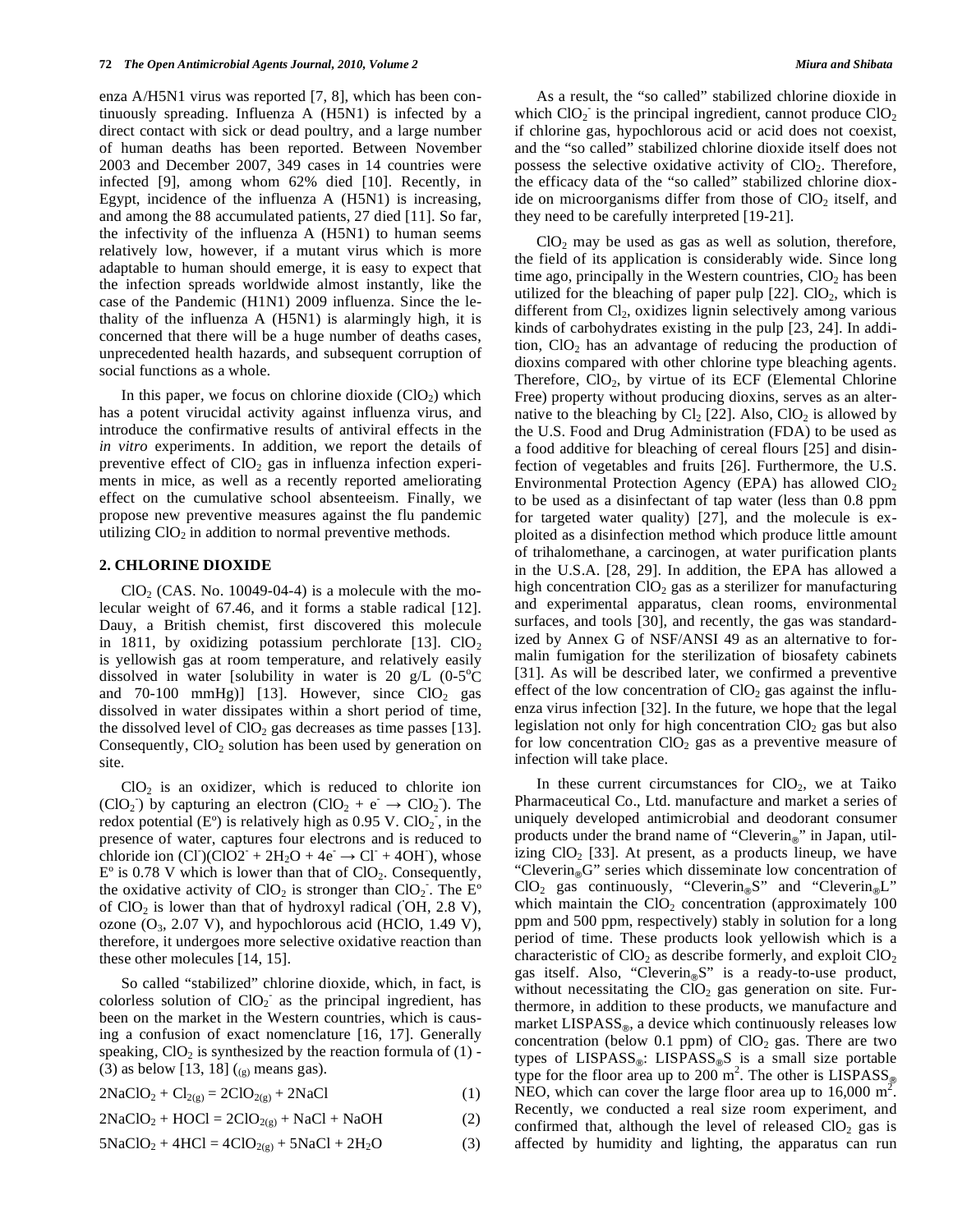within the safety level below 0.03 ppm [34]. Also, as to the efficacy against viruses, bacteria, and fungi as well as the safety of our  $ClO<sub>2</sub>$  products, we have published the research results in the world leading journals [32, 35-39]. In the following section, among these various research results, we focus on the influenza infection, introduce the efficacy data of  $ClO<sub>2</sub>$ , and, together with the safety, we overview them. Also, we introduce a totally new concept of "three phase protection" to control the influenza infection.

# **3. POSITIVE EFFICIENCY OF CHLORINE DIOXIDE AGAINST INFLUENZA VIRUS AND INFENCTIOUS DISEASE**

#### **3.1. Chlorine Dioxide Solution**

There are many reports that  $CIO<sub>2</sub>$  solution has a virucidal activity [40-44]. The inactivation concentration against various viruses are:  $1-2$  ppm in poliovirus  $[40, 41]$ ,  $2.19$  ppm in coronavirus which causes SARS [42], 7.5 ppm in hepatitis A virus [43], and 0.2 ppm in rotavirus [44]. Recently, we used ten types of viruses and reported the antiviral activity of Cleverin-S and L (hereinafter referred to as Cleverin solution) [36]. The Cleverin solution, at 10 ppm  $ClO<sub>2</sub>$  concentration, showed 99.99% or greater antiviral activity against feline calicivirus, human influenza virus A, measles virus, canine distemper virus, human herpesvirus-1, human herpesvirus-2, human adenovirus type 2, canine adenovirus type 2, canine parvovirus and human immunodificiency virus type 1 [36]. Furthermore, under various conditions of the Cleverin solution, we measured the antiviral activity against influenza virus A, and reported the results in comparison with sodium hypochlorite solution [45]. Therefore, in this article, we describe the comparative antiviral activity of the Cleverin solution and sodium hypochlorite solution.

 First, in the comparative antiviral activity experiment loaded with fetal bovine serum (FBS), the Cleverin solution, even in the presence of 1% FBS as an interfering organic compound,  $ClO<sub>2</sub>$  at 10 ppm showed 99.999% or greater antiviral activity against influenza virus A (Table **1)**. On the other hand, under the same condition, 100 ppm of sodium hypochlorite solution was necessary to achieve the same antiviral activity (Table **1**). Therefore, it was shown that, under the serum loaded condition, the Cleverin solution was ten times more effective than sodium hypochlorite solution. Furthermore, since the Cleverin solution containing 100 ppm  $ClO<sub>2</sub>$  showed 99.999% or greater antiviral activity under the condition of 10% FBS loading, this product may well show the antiviral activity in the contaminated household environment.

 Next, when we compared the antiviral activity in the presence of the high concentration of salt (3 M or greater of NaCl) against influenza virus A, the Cleverin solution at 10 ppm, and sodium hypochlorite solution at 100 ppm showed the antiviral activity (Table **2**). Therefore, same as the FBS loading, in the presence of high concentration of salt, the efficacy of the Cleverin solution was ten times higher than that of sodium hypochlorite solution.

 Furthermore, when we compared the antiviral activity at various temperatures (4-50°C) against influenza virus A, the Cleverin solution at 10 ppm and sodium hypochlorite solution at 100 ppm showed the antiviral activity (Table **3**). At various pH (5-6) ranges, the Cleverin solution at 1 ppm and sodium hypochlorite solution at 10 ppm showed the antiviral activity (Table 4). When we increased the  $ClO<sub>2</sub>$  concentration of the Cleverin solution up to 10 ppm, 99.99% of antiviral activity was observed up to pH 10.

#### **Table 1. Relation between Disinfectant Concentration and FBS Added to Inactivate 99.999% Influenza A Virus without Added NaCl for 1 min at 25°C**

| <b>Disinfectant Name</b> | [Disinfectant] (ppm) | [FBS] $(\% )$   |
|--------------------------|----------------------|-----------------|
|                          |                      | ND <sup>a</sup> |
| Cleverin                 | 10                   |                 |
|                          | 100                  | 10              |
| <b>NaClO</b>             | 10                   | NI <sup>b</sup> |
|                          | 100                  |                 |

<sup>a</sup>Not done, <sup>b</sup>Not inactivated.

**Table 2. Relation between Disinfectant Concentration and NaCl Added to Inactivate 99.999% Influenza A Virus without Added FBS for 1 min at 25°C** 

| <b>Disinfectant Name</b> | [Disinfectant] (ppm) | [NaCl] $(M)$ |  |
|--------------------------|----------------------|--------------|--|
|                          |                      |              |  |
| Cleverin                 | 10                   | >3           |  |
|                          | 100                  | >3           |  |
| <b>NaClO</b>             | 10                   | $NI^a$       |  |
|                          | 100                  | >3           |  |

<sup>a</sup>Not inactivated.

**Table 3. Relation between Disinfectant Concentration and Reaction Temperature to Inactivate 99.999% Influenza A Virus without Added FBS and NaCl for 1 min** 

| <b>Disinfectant Name</b> | [Disinfectant] (ppm) | Temperature $(^{\circ}C)$ |
|--------------------------|----------------------|---------------------------|
| Cleverin                 | 1                    | $10-50$                   |
|                          | 10                   | $4 - 50$                  |
|                          | 100                  | $4 - 50$                  |
| <b>NaClO</b>             | 10                   | $NI^a$                    |
|                          | 100                  | $4 - 50$                  |

<sup>a</sup>Not inactivated.

 From these results, we confirmed that the Cleverin solution used in the case of contact infection of influenza virus showed ten times higher antiviral activity than sodium hypochlorite solution which is a chlorine type bleaching agent, and its activity as a virucidal agent was not significantly af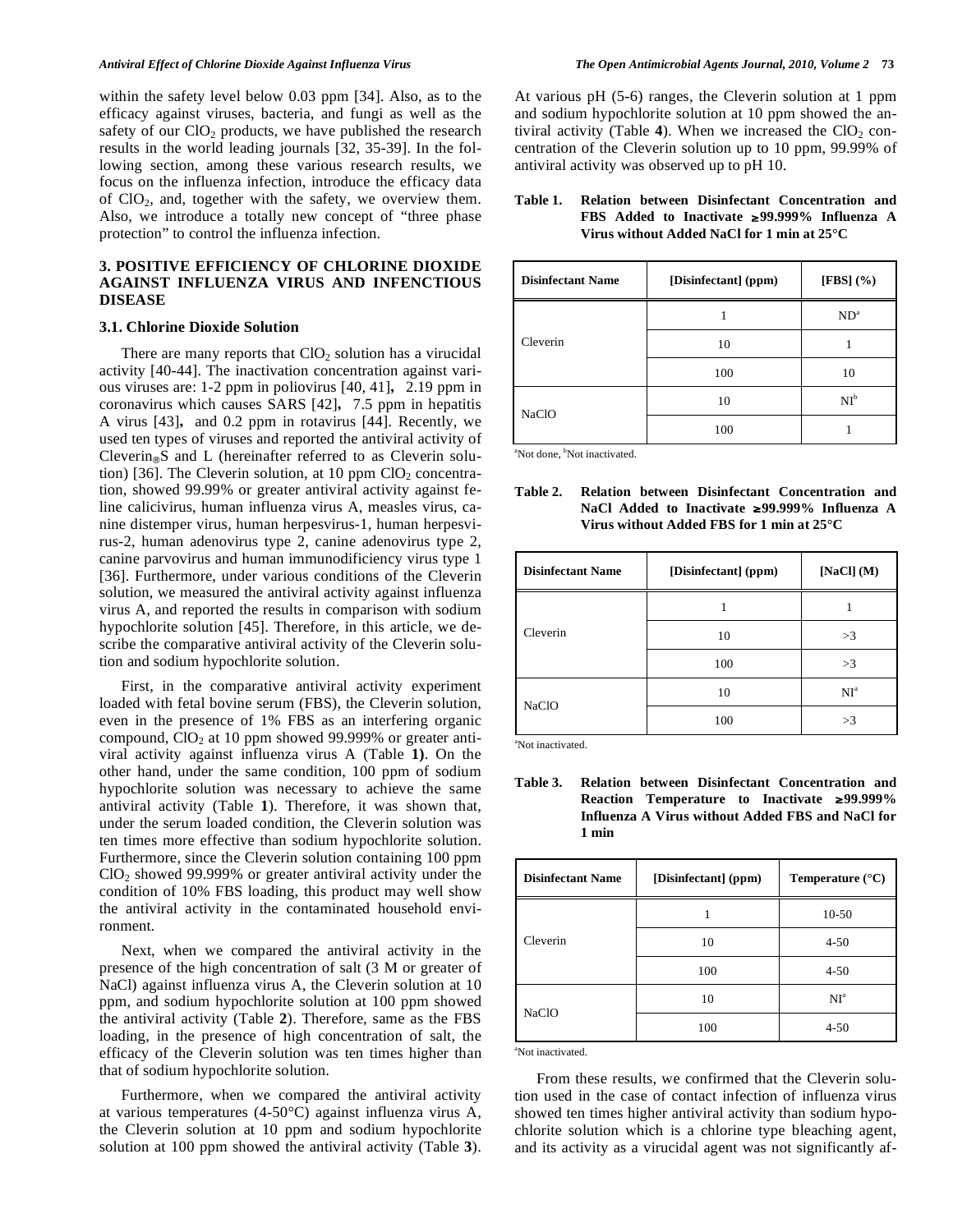fected by the presence of organic compounds, salt concentration, temperature, and pH.

**Table 4. Relation between Disinfectant Concentration and Reaction pH to Inactivate 99.99% Influenza A Virus without Added FBS and NaCl for 1 min at 25°C** 

| <b>Disinfectant Name</b> | [Disinfectant] (ppm) | pН      |
|--------------------------|----------------------|---------|
| Cleverin                 |                      | $5 - 6$ |
|                          | 10                   | $5-10$  |
|                          | 100                  | $ND^a$  |
| <b>NaClO</b>             |                      | $NI^b$  |
|                          | 10                   | $5 - 6$ |
|                          | 100                  | $ND^a$  |

<sup>a</sup>Not done, <sup>b</sup>Not inactivated.

# **3.2. Chlorine Dioxide Gas**

 In addition to the Cleverin solution, we focused on the potent virucidal activity of  $CIO<sub>2</sub>$  gas, and are extending unique research activities to confirm its efficacy and also to elucidate its mechanism of action. As to the infection of influenza virus, we used an animal (mice) model of infection experiment, and found that  $ClO<sub>2</sub>$  gas far below the eight hour average weighted mean exposure level (0.1 ppm) defined by the Occupational Safety and Health Administration (OSHA, U.S.A.) suppressed the infection of influenza virus A [32]. We housed 15 mice (CD-1) in a semi-closed cage, and introduced  $ClO<sub>2</sub>$  gas (final average concentration:  $0.032$ ppm) for 15 minutes simultaneously introducing the aerosol of influenza virus strain A/PR/8/34 (H1N1) (approximately 1  $LD_{50}$ ) generated by a nebulizer (treated group). As the control group, fresh air instead of  $CIO<sub>2</sub>$  gas was introduced. Three days later, we picked up five mice and measured the pulmonary virus titer (TCID $_{50}$ ). In the control group, TCID $_{50}$ was  $6.7 \pm 0.2$  log (mean  $\pm$  SD), while in the treated group, it was significantly reduced to  $2.6 \pm 1.5 \log (P = 0.003, \text{Table})$ **5**). Also, when we compared the mortality of the remaining ten mice until day 16, in the control group, it was 7/10 (number of dead animals/total number of animals), whereas, in the treated group, it was significantly reduced to  $0/10$  ( $P =$ 0.002, Table **5**). From these results, it was suggested that as low as  $0.03$  ppm of  $ClO<sub>2</sub>$  gas prevented the influenza infection in the mouse model.

 In addition to this animal model, a retrospective human study revealed that the low concentration  $ClO<sub>2</sub>$  gas decreased the cumulative absenteeism of primary school children [35]. When three Cleverin®Gs were placed in a primary school classroom (space volume 230  $m^3$ ) for the purpose deodorization (0.01-0.03 ppm), in classes where  $Cleverin_{\circledast}G$  was not placed, the cumulative absenteeism rate during 38 consecutive days was 4.0%, while it was reduced to 1.5% in a classroom where Cleverin<sub>®</sub>Gs were placed (*P* < 0.00001, Table **6**). The primary reason of absenteeism was cold or influenza. From these experiments, it was suggested that the low concentration of  $ClO<sub>2</sub>$  gas prevented the infection of influenza in a semi-closed space.

#### **3.3. Virucidal Mechanism of Chlorine Dioxide**

As a mechanism of action of antiviral effect of  $ClO<sub>2</sub>$ , denaturation of surface proteins, such as hemagglutinin (HA) and neuraminidase (NA), was postulated. Therefore, we investigated the effect of various concentrations of  $ClO<sub>2</sub>$  on the activity of HA and NA. As a result, it was revealed that, in accordance with the increase in the  $ClO<sub>2</sub>$  level, the activity of HA and NA was decreased [32]. Furthermore, a detailed physicochemical analysis was performed to reveal the interaction of protein and  $CIO<sub>2</sub>$ , utilizing bovine serum albumin (BSA) and glucose-6-phosphodehydronase (G6PD) as model proteins [46]. As a result, an analysis by nuclear magnetic resonance (NMR) spectroscopy and high performance liquid chromatography-mass spectrometry (HPLC-MS) revealed that  $ClO<sub>2</sub>$  performed an oxidative modification of tyrosine residue and tryptophan residue in the protein, and changed the tyrosine residue to 3,4-dihydroxyphenylalanine (DOPA) and 2,4,5-trihydroxyphenylalanine (TOPA), and the trypto-

**Table 5. Effect of ClO2 Gas on Pulmonary Titer, Mortality and Body Mass of Mouse Challenged with Influenza A Virus** 

| $[ClO2 gas]$ (ppm) | Pulmonary Virus Titer <sup>a</sup> ( $log_{10}$ ) | <b>Mortality</b> <sup>b</sup> | <b>Relative Body Mass<sup>c</sup></b> |
|--------------------|---------------------------------------------------|-------------------------------|---------------------------------------|
|                    | $6.7 \pm 0.2^{\rm d}$                             | $7/10^e$                      | $0.9 \pm 0.04^e$                      |
| 0.03               | $2.6 \pm 1.5$ <sup>d</sup>                        | $0/10^e$                      | $1.09 \pm 0.08$ <sup>e</sup>          |

"Virus titer (TCID<sub>50</sub>) was measured 72 hours after a challenge of virus aerosols (n = 5 in each group). "Mortality was measured until 16 days after the challenge (n = 10 in each group). <sup>c</sup>Ratio of body mass on day 7 to that on day 0 in each group (n = 5 in each group).  ${}^{d}P = 0.003$ ,  ${}^{e}P = 0.002$ .

| Table 6. | Effect of $CIO2$ Gas on Cumulative Absenteeism Rate |  |  |  |  |
|----------|-----------------------------------------------------|--|--|--|--|
|----------|-----------------------------------------------------|--|--|--|--|

| Cleverin <sub>®</sub> G | <b>Cumulative Attendance Rate (%)</b> | Cumulative Absenteeism Rate (%) |
|-------------------------|---------------------------------------|---------------------------------|
| Placed                  | 98.5                                  | . 5ª                            |
| Not placed              | 96.0                                  | 4.0 <sup>a</sup>                |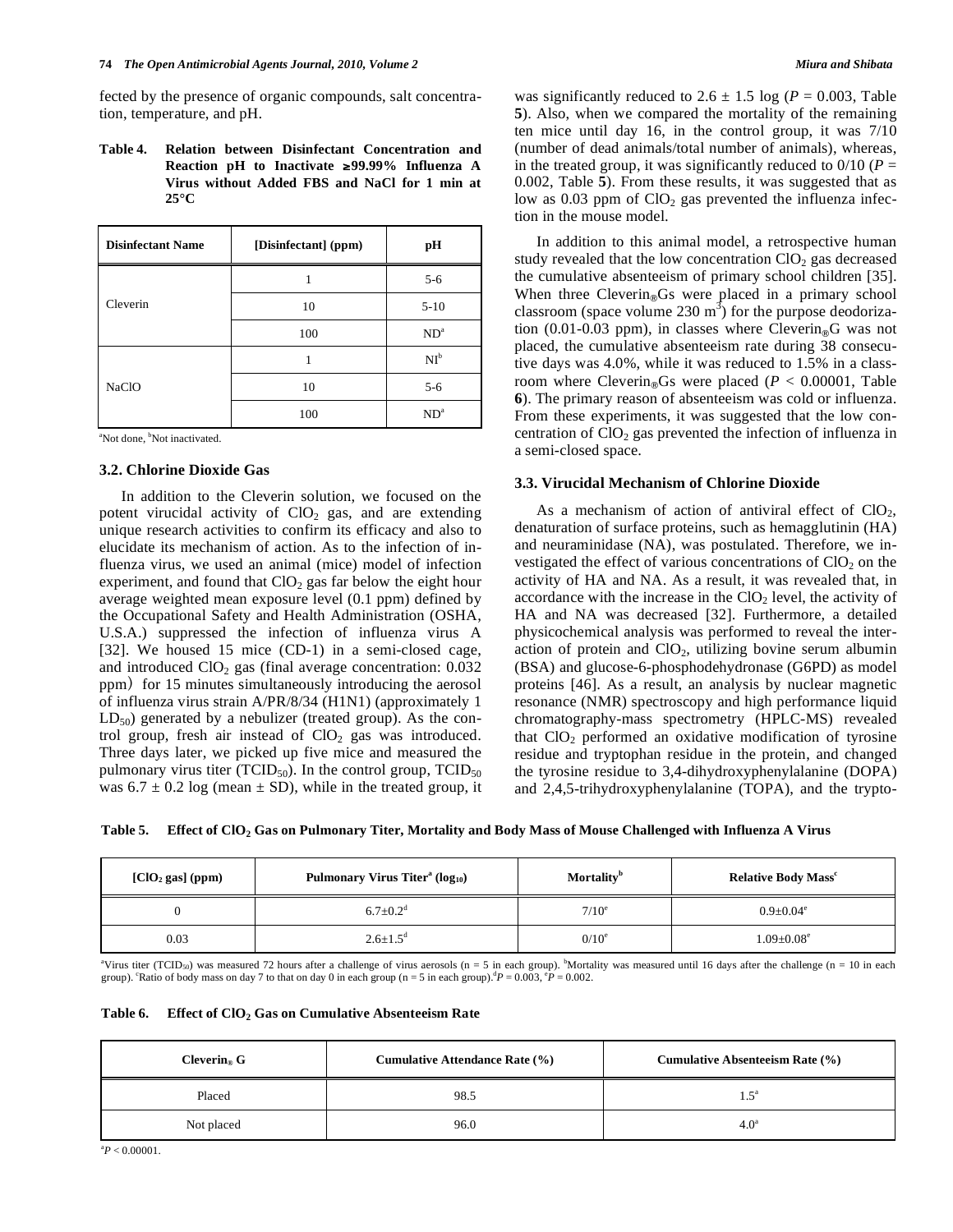phan residue to *N*-formylkynurenine. Furthermore, in the peptide derived from HA and NA, we observed that the tyrosine residue and tryptophan residue were oxidized [32]. Therefore, it was suggested that the mechanism of action of  $CIO<sub>2</sub>$  to inactivate the influenza virus was specific oxidative modification of these two amino acid residues. Both tyrosine residue and tryptophan residue are contained in HA and NA in Pandemic (H1N1) 2009 virus and highly pathogenic influenza A/H5N1 virus [47-50], suggesting the antiviral effect of a low concentration of  $ClO<sub>2</sub>$  gas and  $ClO<sub>2</sub>$  solution.

#### **4. SAFETY OF CHLORINE DIOXIDE**

#### **4.1. Chlorine Dioxide Solution**

 $ClO<sub>2</sub>$  has been used to disinfect the tap water in the U.S.A., and a review article was published by EPA [51]. Hereinafter, we extracted the content of this report.

As a result of oral administration of  $CIO<sub>2</sub>$  solution for 90 days in rats, the lowest-observed-adverse-effect level (LOAEL) was 25 ppm (2 mg/kg/day). Also, from another experiment in which  $ClO<sub>2</sub>$  solution was orally administered for two years in rats, the no-observed-adverse-effect level (NOAEL) was 10 ppm (1.3 mg/kg/day) [51-53]. In an experiment in which African green monkeys were orally administered with  $CIO<sub>2</sub>$  solution for six weeks, NOAEL was 30 ppm (3.5 mg/kg/day) and LOAEL was 100 ppm (9.5 mg/kg/ day) [51, 54]. Also, a human study was conducted and there was no toxic signs observed after oral intake of tap water containing 5 ppm of  $ClO<sub>2</sub>$  for 12 weeks [51, 55]. As to the metabolism of  $ClO<sub>2</sub>$ , an investigation was made by a single oral administration of radiolabeled  ${}^{36}$ ClO<sub>2</sub> in rats, which revealed that the plasma  ${}^{36}$ Cl level reached the peak two hours after the administration, and 30% of the radioactivity was excreted in urine by 72 hours after the administration [51, 56]. Approximately 80% of  ${}^{36}$ Cl were in the form of Cl, and most of the remaining radioactivity was  $ClO<sub>2</sub>$ , with a small amount of  $CIO<sub>3</sub>$  [57].

 We also confirmed the toxicity of Cleverin solution in animals, resulting in the acute oral toxicity more than 5,000

**Table 7. Toxicology Study of Cleverin Solution<sup>a</sup>**

mg/kg, and the inhalation toxicity was more than 12,000  $mg/m<sup>3</sup>$ . No dermal irritation was observed and the mucosal irritation was minimal (Table **7**). These experimental results suggest that the safety of both  $CIO<sub>2</sub>$  solution and the Cleverin solution containing  $ClO<sub>2</sub>$  is relatively high, and may be used in households.

# **4.2. Chlorine Dioxide Gas**

 Dalhamn performed an inhalation toxicity study in rats [58]. Some rats died after the exposure of as high as 260 ppm of  $ClO<sub>2</sub>$  gas for two hours. On the other hand, after the exposure of  $ClO<sub>2</sub>$  gas at 0 or 0.1 ppm (average level during ten weeks, ranging from 0.05 to 0.3 ppm) for five hours a day and seven days a week for ten weeks, neither death nor any toxic signs were observed. Our  $ClO<sub>2</sub>$  products have an advantage of controlling the concentration of  $ClO<sub>2</sub>$  below 0.1 ppm in the space. This low concentration is lower than the weighted average of eight hours per day allowed by OSHA as the long term exposure, the weighted average of ten hour labor allowed by the National Institute for Occupation Safety and Health (NIOSH, U.S.A.) [59], and the standard level for eight hours a day for 40 hours a week allowed by the American Conference of Governmental Industrial Hygienist (ACGIH, U.S.A.) [60]. From these findings, it may be assumed that there is little toxicity concern about the use of the low concentration of  $ClO<sub>2</sub>$  gas below 0.1 ppm.

# **5. THREE PHASE PROTECTION FOR INFECTION CONTROL OF INFLUENZA**

 In order to prevent the infection in offices, hospitals, and household rooms, disinfection of the hard surface may not be sufficient to control all the infection routes, and an application which can be applied to every infection route becomes necessary. It is said that the main infection routes of influenza virus to human being are physical contact with the infected individual or *via* the intermediate materials (direct contact infection) and inhalation of droplets containing the virus and exhausted from the infected individual (droplet infection). As to the infection caused by the dried droplets or the aerosol with the size of  $5 \mu m$  or smaller containing the

| <b>Test</b>                     | Animal              | <b>Result</b>                    |
|---------------------------------|---------------------|----------------------------------|
| Acute oral toxicity             | Mouse               | $LD50 > 5000$ mg/kg              |
| Acute inhalation toxicity       | Mouse               | $LC50 > 12000$ mg/m <sup>3</sup> |
| Single dose skin irritation     | Rabbit              | No irritation                    |
| Multiple dose skin irritation   | Rabbit              | No irritation                    |
| Ophthalmological eye irritation | Rabbit              | No irritation                    |
| Single dose mucosal irritation  | Rabbit              | Minimal irritation               |
| Subchronic oral toxicity        | Rat                 | $LD50 > 1000$ mg/kg              |
| Skin allergic reaction          | Guinea pig          | No allergic reaction             |
| Micronucleous test              | Mouse (bone marrow) | No induction                     |

<sup>a</sup> ClO<sub>2</sub> concentration: 100 ppm.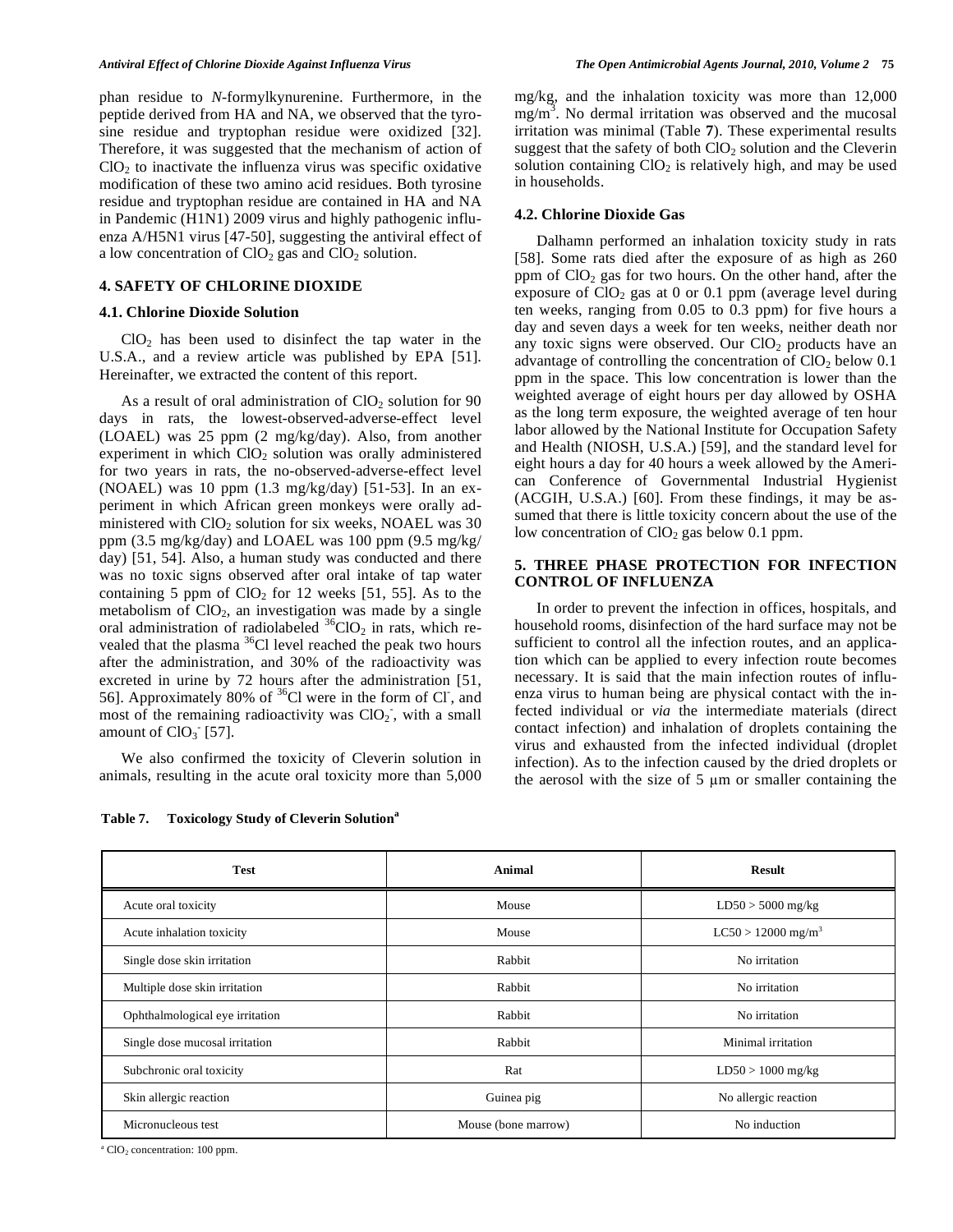virus (airborne infection), although a lot of discussion have been made, the conclusion is yet to be reached [61-65]. However, the infection experiments in Guinea Pigs [66] and Ferrets [67] confirmed the airborne infection *via* aerosol. Also, influenza virus was detected in the aerosol sample taken from the ambulatory hospital [68]. Therefore, the existence of influenza virus in the air and the airborne infection by the virus cannot be denied. Hence, we proposed an idea of the three phase protection as a measure to prevent the infection of influenza virus. This concept of infection control system is consisted with the physical surface disinfection against the contact infection (the first phase protection), disinfection of the space against the droplet and airborne infection (the second phase protection), and the control of infection and growth of virus taken into the body (the third phase protection). Examples of the physical protection are the frequent hand washing, the physical shielding of the infection route by wearing a mask or a protective cloth, and the hard surface disinfection of the contact infection routes [69]. For the hard surface disinfection, we can utilize Cleverin<sub>®</sub>S and Cleverin<sub>®</sub>L which show highly efficient antiviral effects. As to the space protection, examples are the physical removal of the virus by HEPA filter, and the chemical removal of the virus by gas with a virucidal effect. For the chemical removal of the virus, the choice of Cleverin<sub>®</sub>G, LISPASS<sub>®</sub>S, and  $LISPASS_{\mathcal{R}}NEO$ , all of which generate  $ClO<sub>2</sub>$  gas, may be recommended according to the size of the space to be disinfected. For the human body protection, examples are the therapy by administration of anti-influenza drugs [70], the prevention by vaccination [71, 72] and the high dose vitamin D administration which is reported to be effective [73].

 Pandemic (H1N1) 2009 influenza is expected to further spread worldwide. Also, highly pathogenic influenza A (H5N1) infection keeps increasing in Egypt [11]. Furthermore, it is not unlikely that a new type of influenza virus may emerge by antigen shift and antigen drift of these two viruses and acquire high morbidity and mortality. We believe firmly that, under the concept of the three phase protection, both the  $ClO<sub>2</sub>$  solution and the low concentration of  $ClO<sub>2</sub>$  gas which can be used effectively and safely will become an effective measure to prevent not only the current influenza infection but also the new emerging influenza virus.

#### **REFERENCES**

- [1] Kilbourne ED. Influenza pandemic of the 20th century. Emerg Infect Dis 2006; 12: 9-14.
- [2] Johnson NPAS, Mueller J. Updating the account: global mortality of the 1918-1920 "Spanish" influenza pandemic. Bull Hist Med 2002; 76: 105-15.
- [3] Taubenberger JK, Morens DM. 1918 influenza: the mother of all pandemic. Emerg Infect Dis 2006; 12: 15-22.
- [4] Novel Swine-Origin Influenza A (H1N1) Virus Investigation Team, Dawood FS, Jain S, Finelli L, *et al*. Emergence of a novel swine-origin influenza A (H1N1) virus in humans. N Engl J Med. 2009; 360: 2605-15.
- [5] World now at the start of 2009 influenza pandemic [homepage on the internet]. Genève, Switzerland. World Health Organization; [updated 2009 June 11; cited 2009 Nov 21]. Available from: http://www.who.int/mediacentre/news/statements/2009/h1n1\_pandemic\_phase6\_20090611/en/index.html/
- [6] Pandemic (H1N1) 2009 update 76 [homepage on the internet]. Genève, Switzerland. World Health Organization; [updated 2009

Nov 27; cited 2009 Nov 30]. Available from: http://www.who.int/ csr/don/2009\_11\_27a/en/index.html/

- [7] Claas EC, Osterhaus AD, van Beek R, De Jong JC, Rimmelzwaan GF, Senne DA, Krauss S, Shortridge KF, Webster RG. Human influenza A H5N1 virus related to a highly pathogenic avian influenza virus. Lancet 1998; 351: 472-7.
- [8] Subbarao K, Klimov A, Katz J, *et al*. Characterization of an avian influenza A (H5N1) virus isolated from a child with a fatal respiratory illness. Science. 1998; 279: 393-6.
- [9] Dudley JP. Age-specific infection and death rates for human A (H5N1) avian influenza in Egypt. Euro Surveill 2009 May 7; [cited 2009 Nov 27]; 14: [article 4]. Available from: http://www.eurosurveillance.org/ViewArticle.aspx?ArticleId=19198-13.
- [10] Uyeki TM. Global epidemiology of human infection with highly pathogenic avian influenza A (H5N1) viruses. Respirology 2008; 13: S2-9.
- [11] Avian influenza situation in Egypt update 24 [homepage on the internet]. Genève, Switzerland. World Health Organization; [updated 2009 Nov 20; cited 2009 Nov 21]. Available from: http:// www.who.int/csr/don/2009\_11\_20/en/index.html/
- [12] Ozawa T, Kwan T. Electron spin resonance studies of chlorine dioxide (ClO<sub>2</sub>) in aqueous solutions. Chem Pharm Bull 1983; 31: 2864-7.
- [13] Gates, D. The Chlorine Dioxide Hand Book. Denver: Amer Water Works Assn 1998.
- [14] McCarthy JA. Bromide and chlorine as water disinfectants. J. New Engl Water Works Assoc 1944; 58: 55-68.
- [15] Fukuyama MY, Tan H, Wheeler WB, Wei C. Reaction of aqueous chlorine and chlorine dioxide with model food compounds. Environ Health Perspect 1986; 69: 267-74.
- [16] Stabilized chlorine dioxide [homepage on the internet]. DuPont Inc.; [cited 2009 Nov 13]. Available from: http://www2.dupont. com/Chlorine\_Dioxide/en\_US/products/chemicals/stabilized.html/
- [17] Cloxide™ Stabilised Chlorine Dioxide [homepage on the internet]. Clearwater Technology Ltd.; [cited 2009 Nov 13]. Available from: http://www.clearwater.eu.com/chlorine\_dioxide/cloxide\_- \_stabilised\_chlorine\_dioxide.html/
- [18] U.S. Environmental Protection Agency (EPA): Alternative disinfectants and oxidants guidance manual. Washington DC: Apr 2000.
- [19] Keskinen LA, Burke A, Annous BA. Efficacy of chlorine, acidic electrolyzed water and aqueous chlorine dioxide solutions to decontaminate *Escherichia coli* O157:H7 from lettuce leaves. Int J Food Microbiol 2009; 132: 134-40.
- [20] Lukasik J, Bradley ML, Scott TM, *et al*. Reduction of poliovirus 1, bacteriophages, *Salmonella montevideo,* and *Escherichia coli* O157:H7 on strawberries by physical and disinfectant washes. J Food Prot 2003; 66: 188-93.
- [21] Podolak R, Elliott PH, Taylor BJ, Khurana A, Black DG. Destruction of *Alicyclobacillus acidoterrestris* spores in apple juice on stainless steel surfaces by chemical disinfectants. J Food Prot 2009; 72: 510-4.
- [22] Alliance for Environmental Technology (AET). ECF: The Sustainable Technology, Washington DC: 2005.
- [23] Svenson DR, Jameel H, Chang H, Kadla JF. Inorganic reactions in chlorine dioxide bleaching of softwood kraft pulp. J Wood Chem Technol 2006; 26: 201-13.
- [24] Hamzeh Y, Izadyar S, Mortha, G. Elemental chlorine free delignification of chemical pulp in flow through reactor. J Appl Sci 2007; 7: 3786-90.
- [25] U.S. Food and Drug Administration (FDA) [website on the internet]. Title 21—Food and Drugs Chapter I- Food and Drug Administration Department of Health and Human Services Subchapter B— Food for Human Consumption Part 137 Cereal flours and related products [updated 2009 Apr 1; cited 2009 Nov 15]. Available from: http://www.accessdata.fda.gov/scripts/cdrh/cfdocs/cfcfr/CFRSearc h.cfm?CFRPart=137&showFR=1/
- [26] U.S. Food and Drug Administration (FDA) [homepage on the internet]. Title 21—Food and Drugs Chapter I- Food and Drug Administration Department of Health and Human Services Part 173 - Secondary direct food additives permitted in food for human consumption - Table of Contents Subpart D--Specific Usage Additives Sec. 173.300 Chlorine dioxide. [updated 2002 Apr 1; cited 2009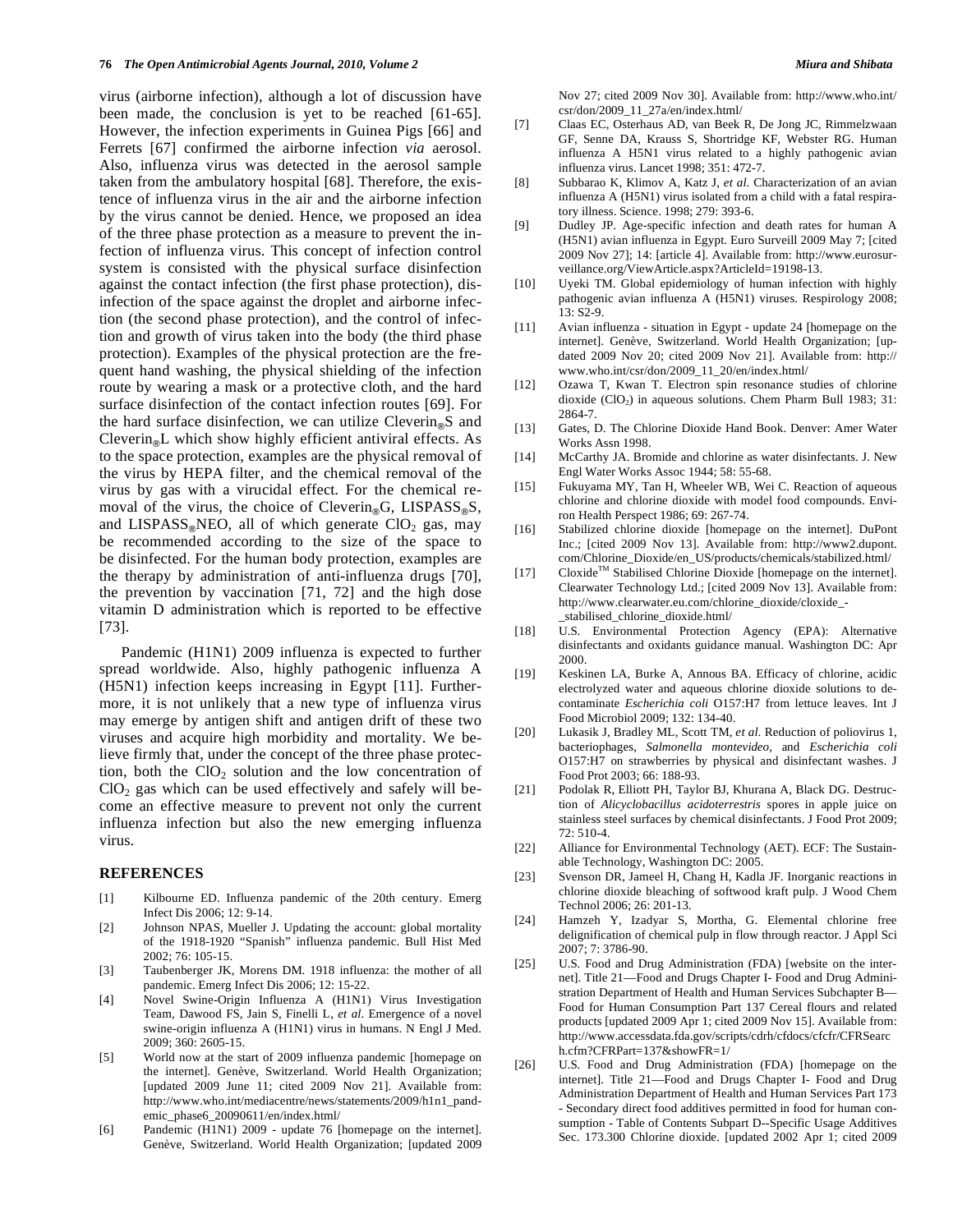#### *Antiviral Effect of Chlorine Dioxide Against Influenza Virus The Open Antimicrobial Agents Journal, 2010, Volume 2* **77**

Nov 15]. Available from: http://edocket.access.gpo.gov/cfr\_2002/ aprqtr/21cfr173.300.htm/

- [27] U.S. Environmental Protection Agency (EPA): 40 CFR Parts 9, 141, and 142 National Primary Drinking Water Regulations: Disinfectants and Disinfection Byproducts; Final Rule. Washington DC: Dec 1998.
- [28] Lykins BW, Griese MH. Using chlorine dioxide for trihalomethane control. Am Water Works Assoc J 1986; 78: 88-93.
- [29] Werdehoff KS, Singer PC. Chlorine dioxide effects on THMFP, TOXFP and the formation of inorganic by-products. Am Water Works Assoc J 1987; 79: 107-13.
- [30] U.S. Environmental Protection Agency (EPA): Reregistration Eligibility Decision (RED) for Chlorine Dioxide and Sodium Chlorite (Case 4023). Washington DC: Aug 2006.
- [31] Lorcheim K. Validating BSC Contamination. ALN magazine 2009 Apr; [cited 2009 Nov 27]. Available from: http://www.alnmag. com/articles.asp?pid=426/
- [32] Ogata N, Shibata T. Protective effect of low-concentration chlorine dioxide gas against influenza A virus infection. J Gen Virol 2008; 89: 60-7.
- [33] Infection Control Product Series [homepage on the internet]. Suita, Osaka, Japan: Taiko Pharmaceutical Co., Ltd.; [cited 2009 Nov 15]. Available from: http://www.seirogan.co.jp/english/index2. html/
- [34] Tanabe S, Tsutsumi H, Takeuchi H, Shibata T, Setsujima M, Nakahara K. Infection control against pandemic flu – Part.1 Disinfection method indoors. J Jpn Air Clean Assoc 2009; 47: 31-9.
- [35] Ogata N, Shibata T. Effect of chlorine dioxide gas of extremely low concentration on absenteeism of schoolchildren. Int J Med Med Sci 2009; 1: 288-9.
- [36] Sanekata T, Fukuda T, Miura T, *et al*. Evaluation of antiviral activity for feline calicivirus, human influenza virus, measles virus, canine distemper virus, human herpesvirus, human adenovirus, canine adenovirus and canine parvovirus by chlorine dioxide and sodium hypochlorite. Biocontrol Sci 2010; in press.
- [37] Morino H, Matsubara A, Fukuda T, Shibata T. Inhibition of hyphal growth of the fungus *Alternaria alternata* by chlorine dioxide gas at very low concentrations. Yakugaku Zasshi 2007; 127: 773- 7.
- [38] Morino H, Fukuda T, Miura T, Lee C, Shibata T, Sanekata T. Inactivation of feline calicivirus, a norovirus surrogate, by chlorine dioxide gas. Biocontrol Sci 2009; 14: 147-53.
- [39] Miura T, Shibata T. Microbial disinfecting technologies by chlorine dioxide. Lab Animal Tech Sci 2009; 21: 11-6.
- [40] Alvarez ME, O'Brien RT. Mechanism of inactivation of poliovirus by chlorine dioxide and iodine. Appl Environ Microbiol 1982; 44: 1064-71.
- [41] Tachikawa M, Saita K, Tezuka M, Sawamura R. Inactivation of poliovirus with chlorine dioxide. Jpn J Toxicol Environ Health 1993; 39: 572-6.
- [42] Wang XW, Li JS, Jin M, *et al*. Study on the resistance of severe acute respiratory syndrome-associated coronavirus. J Virol Methods 2005; 126: 171-7.
- [43] Li JW, Xin ZT, Wang XW, Zheng JL, Chao FH. Mechanisms of inactivation of hepatitis A virus in water by chlorine dioxide. Water Res 2004; 38, 1514-9.
- [44] Chen YS, Vaughn JM. Inactivation of human and simian rotaviruses by chlorine dioxide. Appl Environ Microbiol 1990; 56: 1363-6.
- [45] Ogata N. Chlorine dioxide against pandemic influenza. In: 5th International Bird Flu Summit; 2007 Sep 27-28: Las Vegas, Nevada, USA.
- [46] Ogata N. Denaturation of protein by chlorine dioxide: oxidative modification of tryptophan and tyrosine residues. Biochemistry 2007; 46, 4898-911.
- [47] Lim AP, Chan CE, Wong SK, Chan AH, Ooi EE, Hanson BJ. Neutralizing human monoclonal antibody against H5N1 influenza HA selected from a Fab-phage display library. Virol J 2008; 5: 130.
- [48] Maurer-Stroh S, Ma J, Lee RT, Sirota FL, Eisenhaber F. Mapping the sequence mutations of the 2009 H1N1 influenza A virus neuraminidase relative to drug and antibody binding sites. Biol Direct 2009; 4: 18.
- [49] Gallaher WR. Towards a sane and rational approach to management of Influenza H1N1 2009. Virol J 2009; 6: 51.
- [50] Yan Y, Li S, Yang C, Luo W, Wang M, Chen Y, Luo H, Wu T, Zhang J, Xia N. Prediction of a common neutralizing epitope of H5N1 avian influenza virus by in silico molecular docking. Chin Sci Bull 2008; 53: 868-77.
- [51] U.S. Environmental Protection Agency (EPA): Toxicology review of chlorine dioxide and chlorite. Washington, DC, Sep., 2000.
- [52] Daniel FB, Condie LW, Robinson M, Stober JA, York RG, Olson GR, Wang SR. Comparative subchronic toxicity studies of three disinfectants. J Am Water Works Assoc 1990; 82: 61-9.
- [53] Haag HB. The effect on rats of chronic administration of sodium chlorite and chlorine dioxide in the drinking water. Report to the Mathieson Alkali Works from the Medical College of Virginia. Feb 7, 1949.
- [54] Bercz JP, Jones LL, Garner L, Murray D, Ludwig A, Boston J. Subchronic toxicity of chlorine dioxide and related compounds in drinking water in the nonhuman primate. Environ Health Perspect 1982; 46: 47-55.
- [55] Lubbers JR, Chauhan S, Miller JK, Bianchine JR. The effects of chronic administration of chlorine dioxide, chlorite and chlorate to normal healthy adult male volunteers. J Environ Pathol Toxicol Oncol 1984; 5: 229-38.
- [56] Abdel-Rahman MS, Couri D, Bull RJ. Kinetics of ClO<sub>2</sub> and effects of ClO<sub>2</sub>, ClO<sub>2</sub><sup>-</sup> and ClO<sub>3</sub> in drinking water on blood glutathione and hemolysis in rat and chicken. J Environ Pathol Toxicol 1979; 3: 431-49.
- [57] Abdel-Rahman MS, Couri D, Jones JD. Chlorine dioxide metabolism in rat. J Environ Pathol Toxicol 1979; 3: 421-30.
- [58] Dalhamn T. Chlorine dioxide toxicity in animal experiments and industrial risks. AMA Arch Ind Health 1957; 15: 101-7.
- [59] The National Institute for Occupation Safety and Health (NOISH): Recommendation for occupational safety and health: Compendium of policy documents and statements. U.S. Department of Health and Human Services, Public Health Service, Centers for Disease Control, National Institute for Occupational Safety and Health, DHHS (NOISH) Publication No. 92-100, Cincinnati, OH, Jan., 1992.
- [60] The American Conference of Governmental Industrial Hygienist (ACGIH): 1994-1995 Threshold limit values for chemical substances and physical agents and biological exposure indices. American Conference of Governmental Industrial Hygienists, Cincinnati, OH, 1994.
- [61] Bridges CB, Kuehnert MJ, Hall CB. Transmission of influenza: implications for control in health care settings. Clin Infect Dis 2003; 37: 1094-101.
- [62] Tellier R. Review of aerosol transmission of influenza A virus. Emerg Infect Dis 2006; 12: 1657-62.
- [63] Brankson G, Gitterman L, Hirji Z, Lemieux C, Gardam M. Transmision of influenza A in human being. Lancet Infect Dis 2007; 7: 257-65.
- [64] Weber TP, Stilianakis NI. Inactivation of influenza A virus in the environment and modes of transmission: A critical review. J Infect 2008; 57: 361-73.
- [65] Tellier R. Aerosol transmission of influenza A virus: a review of new studies. J R Soc Interface 2009; 6(Suppl 6): S783-90.
- [66] Mubareka S, Lowen AC, Steel J, Coates AL, García-Sastre A, Palese P. Transmission of influenza virus *via* aerosols and fomites in the guinea pig model. J Infect Dis 2009; 199: 858-65.
- [67] Munster VJ, de Wit E, van den Brand JM, *et al*. Pathogenesis and transmission of swine-origin 2009 A (H1N1) influenza virus in ferrets. Science 2009; 325: 481-3.
- [68] Blachere FM, Lindsley WG, Pearce TA, *et al*. Measurement of airborne influenza virus in a hospital emergency department. Clin Infect Dis 2009; 48: 438-40.
- [69] Jefferson T, Del Mar C, Dooley L, Ferroni E, Al-Ansary LA, Bawazeer GA, van Driel ML, Foxlee R, Rivetti A. Physical interventions to interrupt or reduce the spread of respiratory viruses: systematic review. BMJ 2009; 339: b3675.
- [70] Antiviral drugs and pandemic (H1N1) 2009 [homepage on the internet]. Genève, Switzerland. World Health Organization; [updated 2009 Oct 6; cited 2009 Nov 27]. Available from: http://www.